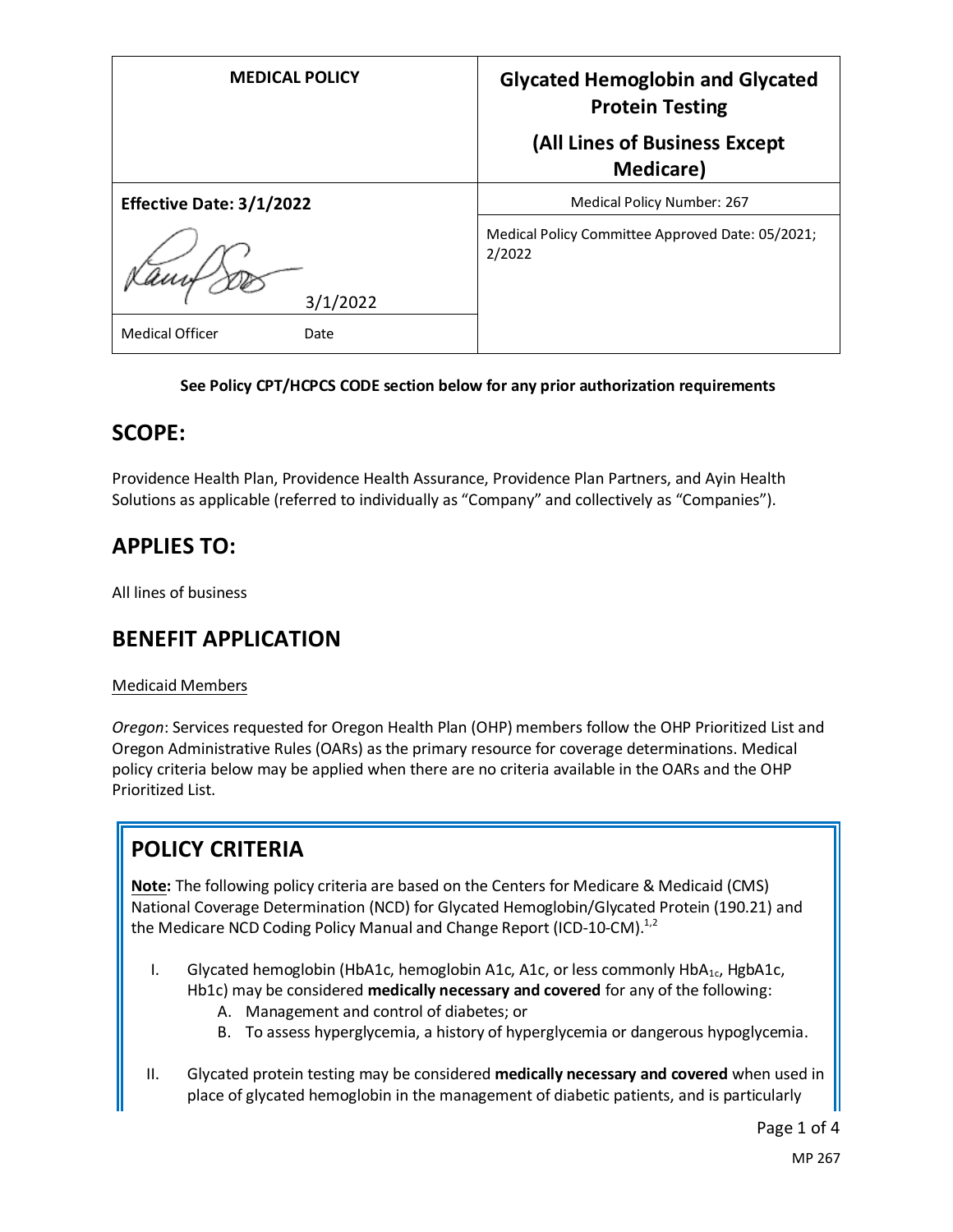### **(All Lines of Business Except Medicare)**

useful in patients who have abnormalities of erythrocytes such as hemolytic anemia or hemoglobinopathies.

Link t[o Policy Summary](#page-2-0)

#### **BILLING GUIDELINES**

The following CPT/HCPCS codes are covered when billed with one of the ICD-10 codes included in the most recent *Medicare National Coverage Determinations (NCD) Coding Policy Manual and Change Report (ICD-10-CM)*. Available for download at: [Lab NCDs](https://www.cms.gov/Medicare/Coverage/CoverageGenInfo/LabNCDsICD10) – ICD-10. Select *April 2021 Lab Code List ICD-10 (ZIP)* from the Downloads section. Open either document and look for NCD 190.21 in column A.

## **CPT/HCPCS CODES**

| <b>All Lines of Business Except Medicare</b> |                                |
|----------------------------------------------|--------------------------------|
| No Prior Authorization Required              |                                |
| 82985                                        | Glycated protein               |
| 83036                                        | Hemoglobin; glycosylated (A1C) |

### **DESCRIPTION**

#### Glycated Hemoglobin/Protein Measurement

The management of diabetes mellitus requires regular determinations of blood glucose levels. Glycated hemoglobin/protein levels are used to assess long-term glucose control in diabetes. Alternative names for these tests include glycated or glycosylated hemoglobin or Hgb, hemoglobin glycated or glycosylated protein, and fructosamine.

Glycated hemoglobin (equivalent to hemoglobin A1) refers to total glycosylated hemoglobin present in erythrocytes, usually determined by affinity or ion-exchange chromatographic methodology. Hemoglobin A1c refers to the major component of hemoglobin A1, usually determined by ion-exchange affinity chromatography, immunoassay or agar gel electrophoresis. Fructosamine or glycated protein refers to glycosylated protein present in a serum or plasma sample. Glycated protein refers to measurement of the component of the specific protein that is glycated usually by colorimetric method or affinity chromatography.

Glycated hemoglobin in whole blood assesses glycemic control over a period of 4-8 weeks and appears to be the more appropriate test for monitoring a patient who is capable of maintaining long-term, stable control. Measurement may be medically necessary every 3 months to determine whether a patient's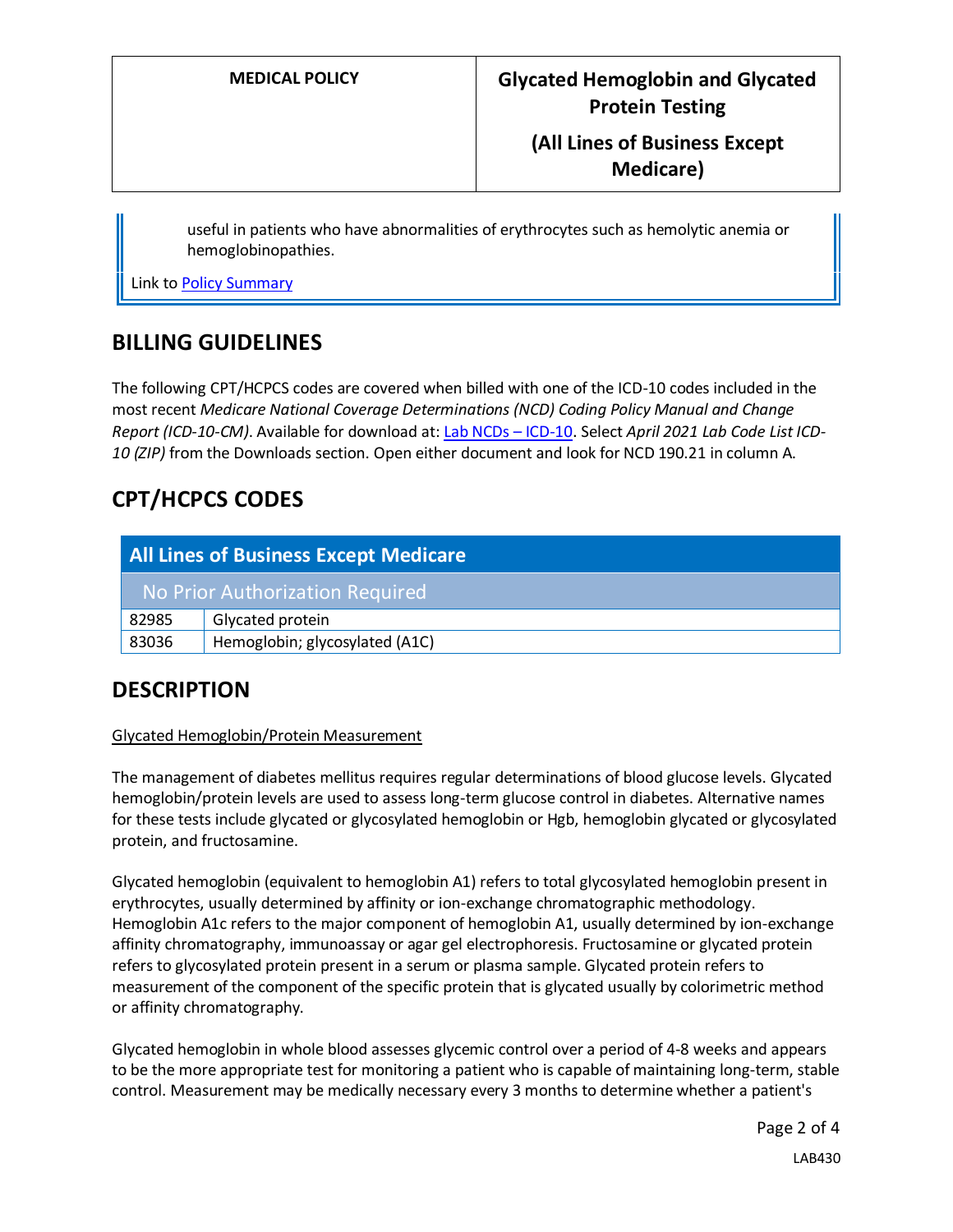metabolic control has been on average within the target range. More frequent assessments, every 1-2 months, may be appropriate in the patient whose diabetes regimen has been altered to improve control or in whom evidence is present that intercurrent events may have altered a previously satisfactory level of control (for example, post-major surgery or as a result of glucocorticoid therapy). Glycated protein in serum/plasma assesses glycemic control over a period of 1-2 weeks. It may be reasonable and necessary to monitor glycated protein monthly in pregnant diabetic women. Glycated hemoglobin/protein test results may be low, indicating significant, persistent hypoglycemia, in nesidioblastosis or insulinoma, conditions which are accompanied by inappropriate hyperinsulinemia. A below normal test value is helpful in establishing the patient's hypoglycemic state in those conditions.

## <span id="page-2-0"></span>**POLICY SUMMARY**

Glycated hemoglobin/protein testing is widely accepted as medically necessary for the management and control of diabetes. It is also valuable to assess hyperglycemia, a history of hyperglycemia or dangerous hypoglycemia. Glycated protein testing may be used in place of glycated hemoglobin in the management of diabetic patients, and is particularly useful in patients who have abnormalities of erythrocytes such as hemolytic anemia or hemoglobinopathies.

# **INSTRUCTIONS FOR USE**

Company Medical Policies serve as guidance for the administration of plan benefits. Medical policies do not constitute medical advice nor a guarantee of coverage. Company Medical Policies are reviewed annually and are based upon published, peer-reviewed scientific evidence and evidence-based clinical practice guidelines that are available as of the last policy update. The Companies reserve the right to determine the application of Medical Policies and make revisions to Medical Policies at any time. Providers will be given at least 60-days notice of policy changes that are restrictive in nature.

The scope and availability of all plan benefits are determined in accordance with the applicable coverage agreement. Any conflict or variance between the terms of the coverage agreement and Company Medical Policy will be resolved in favor of the coverage agreement.

# **REGULATORY STATUS**

#### Mental Health Parity Statement

Coverage decisions are made on the basis of individualized determinations of medical necessity and the experimental or investigational character of the treatment in the individual case. In cases where medical necessity is not established by policy for specific treatment modalities, evidence not previously considered regarding the efficacy of the modality that is presented shall be given consideration to determine if the policy represents current standards of care.